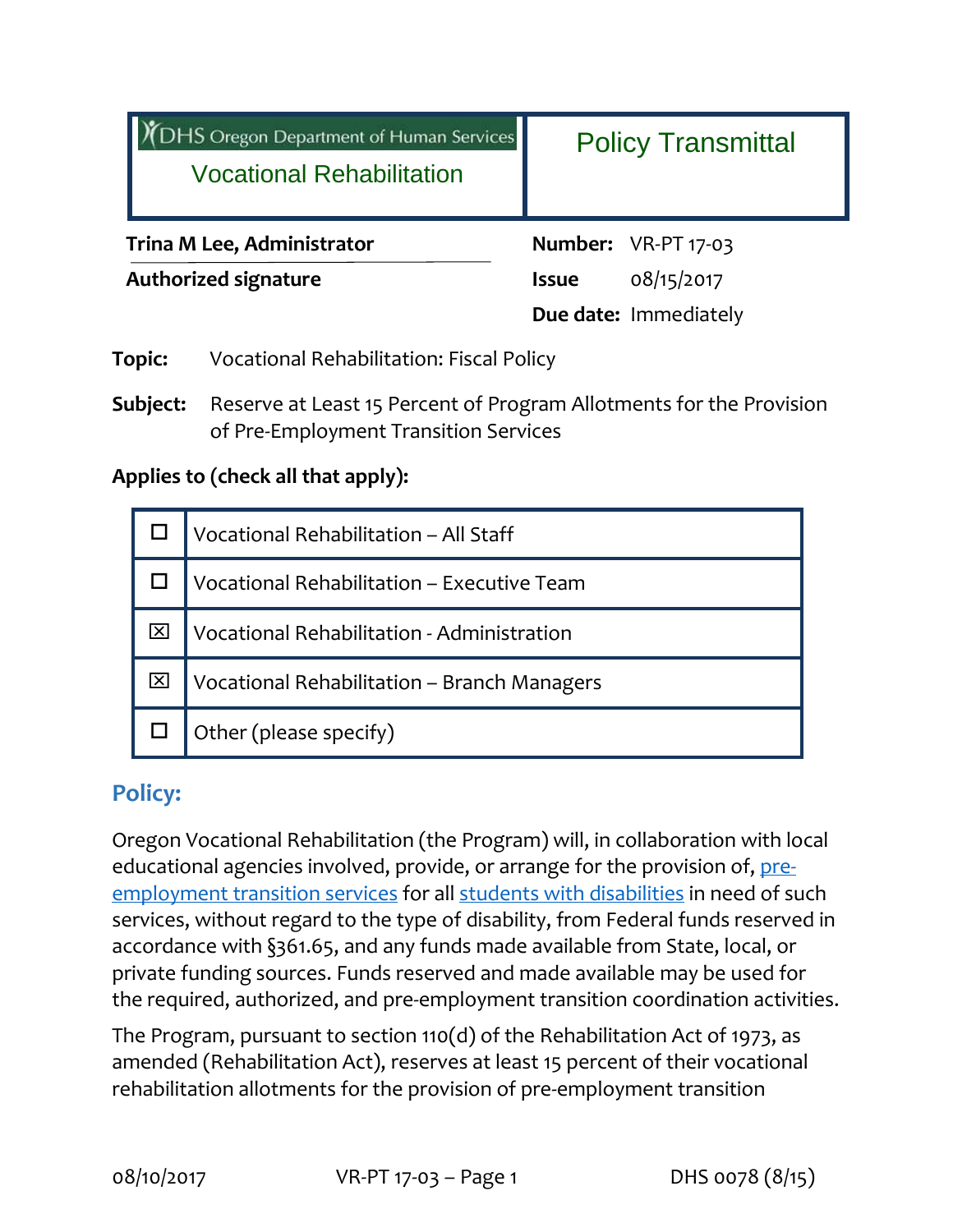services. The reserved funds must be spent in providing, or arranging for the provision of, pre‐employment transition services outlined in section 113 of the Rehabilitation Act to students with disabilities.

The reserved funds must —

- ◆ Only be used for pre-employment transition services; and
- Not be used to pay for administrative costs, associated with the provision of such services or any other vocational rehabilitation services.

## **Definitions**

1. **Administrative costs (§361.5(c)(2)):**

Means expenditures incurred in the performance of administrative functions under the vocational rehabilitation program carried out under this part, including expenses related to program planning, development, monitoring, and evaluation.

## 2. **Pre‐employment transition services (§361.48(a)):**

Means required activities the Program must provide, or arrange for the provision of, to students with disabilities:

- ◆ Job exploration counseling;
- ◆ Work-based learning experiences, which may include in-school or after school opportunities, or experience outside the traditional school setting (including internships), that is provided in an integrated environment in the community to the maximum extent possible;
- Counseling on opportunities for enrollment in comprehensive transition or postsecondary educational programs at institutions of higher education;
- Workplace readiness training to develop social skills and independent living; and
- Instruction in self‐advocacy (including instruction in person‐centered planning), which may include peer mentoring (including peer mentoring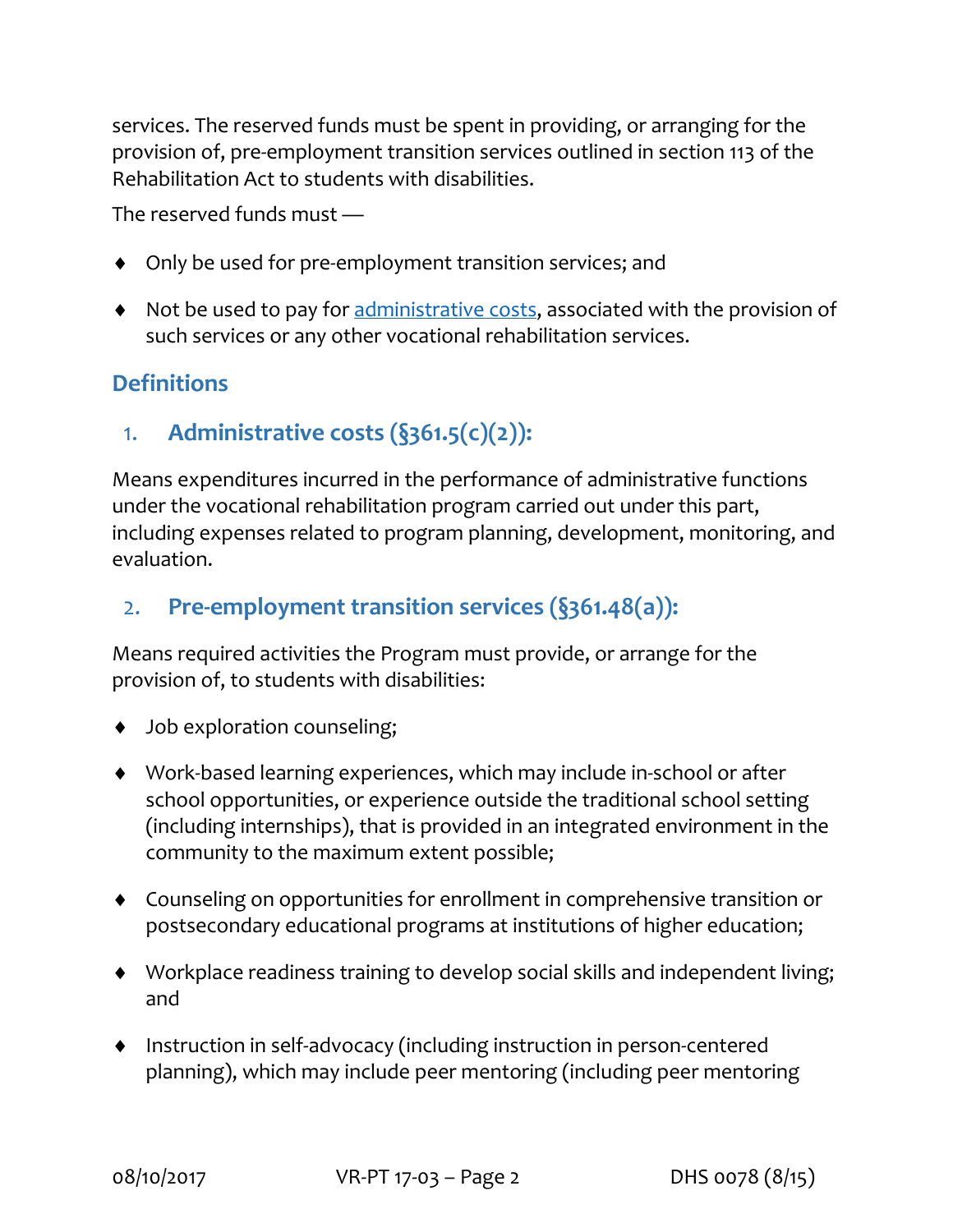from individuals with disabilities working in competitive integrated employment).

# 3. **Student with disabilities (§361.5 (c)(51)):**

Means an individual with a disability in a secondary, postsecondary, or other recognized education program who:

- Is generally not younger than 16 but may be as young as 14 years of age as determined by the Oregon Department of Education; and
- ◆ Is not older than 21 years of age; and,
- Is eligible for, and receiving, special education or related services under Part B of the Individuals with Disabilities Education Act (20 U.S.C. 1411 et seq.); or,
	- $\Diamond$  Is a student who is an individual with a disability, for purposes of section 504, or
	- $\Diamond$  Is a student who is an individual with a disability who has been homeschooled.

## **Applicability:**

#### **§361.5 Applicable definitions.**

URL: https://www.ecfr.gov/cgi‐bin/text‐ idx?SID=38195ab101f792fd6ce40243e65bafd0&mc=true&node=se34.2.361\_15&r gn=div8

#### **§361.48 Scope of vocational rehabilitation services for individuals with disabilities.**

URL: https://www.ecfr.gov/cgi‐bin/text‐ idx?SID=f4bb4322f7de38370212673cfabbe344&mc=true&node=se34.2.361\_148& rgn=div8

#### **§361.65 Allotment and payment of Federal funds for vocational rehabilitation services.**

URL: https://www.ecfr.gov/cgi-bin/textidx?SID=f4bb4322f7de38370212673cfabbe344&mc=true&node=se34.2.361\_165& rgn=div8